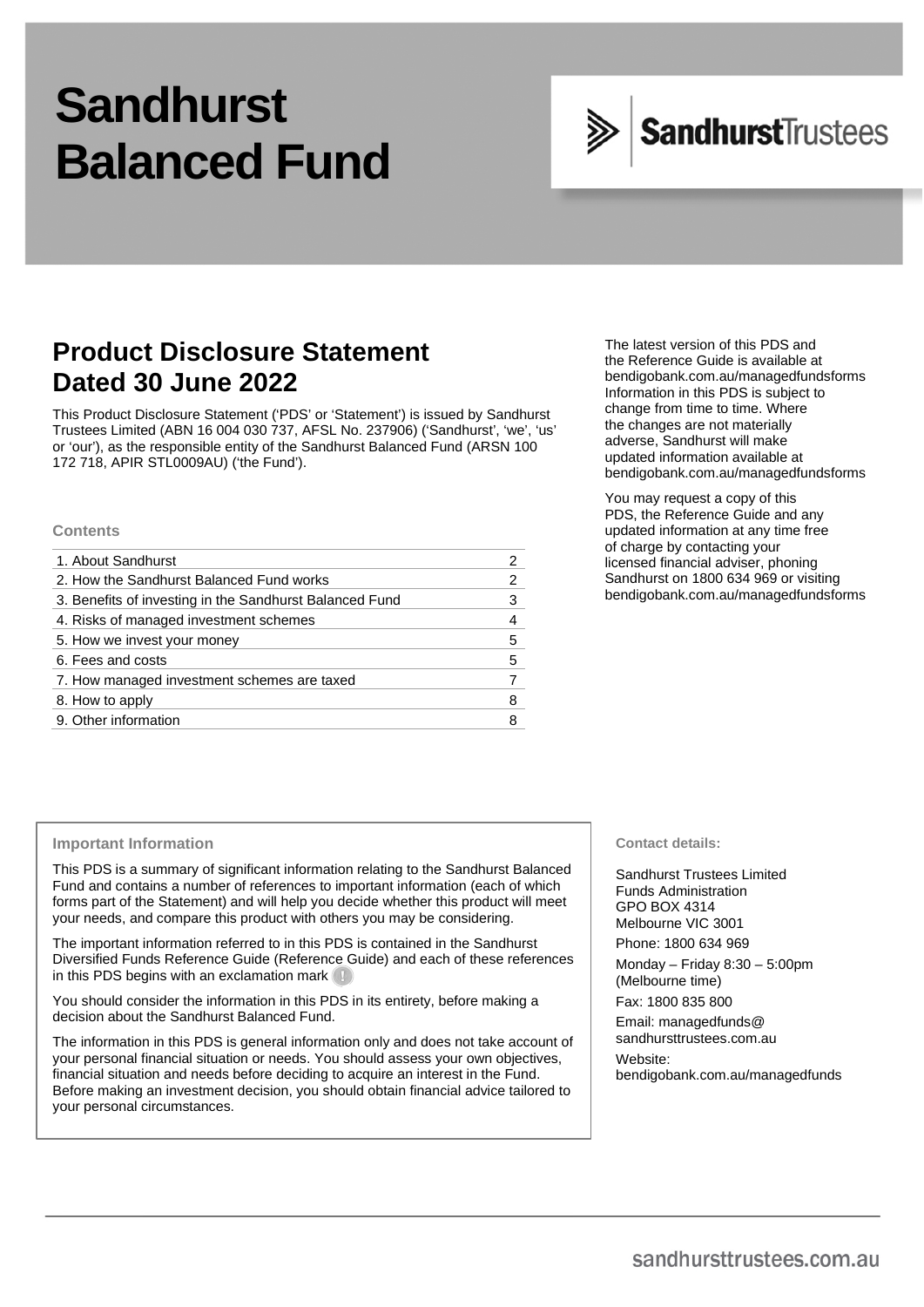## **1. About Sandhurst**

Sandhurst is the Fund's responsible entity and investment manager. Sandhurst is responsible for overseeing the Fund's operation, and managing and administering the Fund in the best interests of investors.

Sandhurst is a wholly owned subsidiary of Bendigo and Adelaide Bank Limited (ABN 11 068 049 178, AFSL No. 237879) (Bendigo and Adelaide Bank) and is part of the Bendigo and Adelaide Bank Group, which comprises Bendigo and Adelaide Bank and its related entities.

We are a highly regarded financial services provider and part of Bendigo and Adelaide Bank's wealth management arm. Established in 1888, we have evolved from a traditional trustee company to a modern full-service wealth manager.

Like Bendigo and Adelaide Bank, we have a strong focus in supporting the people, communities and initiatives from which we draw our ongoing success.

Sandhurst manages the Fund predominantly by investing in two funds, namely the Bendigo Balanced Wholesale Fund, ARSN 100 445 341, APIR STL0013AU and the Bendigo Balanced Index Fund, ARSN 152 963 669, APIR STL0033AU (referred to as the 'Underlying Investments').

The assets of the Underlying Investments are managed by a selection of qualified asset managers selected by Sandhurst (in its capacity as responsible entity for the Underlying Investments), including Sandhurst itself. As responsible entity of the Underlying Investments, Sandhurst reviews the performance of the asset managers engaged to manage the Underlying Investments on a regular basis and, as a part of its investment review process, may remove or add an asset manager at any time without notice.

## **2. How the Sandhurst Balanced Fund works**

## **Structure**

The Fund is a registered managed investment scheme, whereby your money is pooled with other investors' money. Sandhurst invests this money on behalf of all the Fund's investors. This means that you have access to certain investments that you may not otherwise be able to access on your own. The ASIC website [www.moneysmart.gov.au](https://moneysmart.gov.au/) has more information on managed investment schemes.

The Fund is established under a constitution (Constitution), which sets out your rights and the powers and responsibilities of Sandhurst. You can obtain a copy of the Constitution free of charge by contacting us.

Under the Corporations Act 2001 (Corporations Act), the Fund is required to have a compliance plan lodged with ASIC. The compliance plan is audited annually and sets out measures that Sandhurst will implement to ensure that the Fund's operation complies with the Corporations Act and the Constitution.

## **About units and unit pricing**

The Fund is unitised, meaning that when you invest in the Fund, you purchase units that represent a beneficial interest in the Fund's assets (but not in any particular underlying asset).

The unit price is calculated each business day (i.e. any day that is not a weekend or a public holiday in Melbourne, Victoria) by dividing the Fund's net asset value by the number of units on issue, and is adjusted for transaction costs including the buy/sell spread (see section 6 'Fees and costs' in this PDS and section 3 'Fees and costs' in the Reference Guide for further information). Valuations of the Fund's assets are conducted at any time determined by Sandhurst, at regular intervals appropriate to the nature of the asset, and such times as required in the Constitution. The unit price will vary as the market value of the assets in the Fund rises or falls. The latest

## unit prices are available at

[bendigobank.com.au/managedfundsprices](https://bendigobank.com.au/managedfundsprices) 

Sandhurst has adopted a unit pricing policy setting out the principles which we apply when exercising unit pricing discretions under the Constitution. You can request a copy of the policy and other documents relating to unit pricing discretions free of charge by calling Sandhurst.

#### **Applications and withdrawals**

You can make applications and withdrawals at any time, subject to the following minimum requirements (which Sandhurst may change at its discretion):

| Minimum initial investment<br>$\bullet$ | \$500                                                                   |
|-----------------------------------------|-------------------------------------------------------------------------|
| Minimum additional investment<br>٠      | \$100 or a minimum of<br>\$50 per month via the<br>regular savings plan |
| Minimum withdrawals                     | \$500                                                                   |
| Minimum switches<br>$\bullet$           | \$500                                                                   |
| Minimum investment balance<br>٠         | \$500                                                                   |
|                                         |                                                                         |

Note: Sandhurst may accept lesser amounts at its discretion.

Sandhurst will retain any interest earned on application money before it is paid into the Fund.

## **Initial investment**

To acquire units in the Fund, you will need to complete an Application Form. If a completed Application Form is received and accepted before 12 noon Melbourne time on a business day, the application will be processed using the Fund's application price calculated as at the close of business on that day. Otherwise, the following business day's application price will be used (these conditions also apply to additional investments – see below). Payment can be made by cheque or direct debit (if using direct debit, you will need to complete the relevant section of the Application Form) or other method acceptable to Sandhurst. In certain circumstances, Sandhurst reserves the right to refuse an application or accept only part of an application or change processing times. The Application Form is available a[t bendigobank.com.au/managedfundsfo](https://bendigobank.com.au/managedfundsforms)rms

#### **Additional investments**

You can increase your investment by acquiring units in the Fund at any time, with payment made by BPAY®, cheque, direct debit or other method acceptable to Sandhurst. Units will be issued in accordance with the initial investment timings listed above. You should obtain a copy of the most up-to-date PDS for this Fund when making additional investments, as the investment will be made on those terms. In certain circumstances, Sandhurst reserves the right to refuse an additional investment or accept only part of an additional investment, (for example, if the Fund is closed to additional investments) or change processing times.

The Investment Contribution Form is available at [bendigobank.com.au/managedfundsf](https://bendigobank.com.au/managedfundsforms)orms

® Registered to BPAY Pty Ltd ABN 69 079 137 518

#### **Regular savings plan**

The Fund offers a regular savings plan with a minimum investment of \$50 per month. Simply complete this election on your Application Form, or alternatively, you can establish a regular savings plan at any time by completing the Investment Contribution Form available at

[bendigobank.com.au/managedfundsf](https://bendigobank.com.au/managedfundsforms)orms and nominate your contribution amount.

## **Withdrawal requests**

You can decrease your investment by withdrawing some or all of your units by sending Sandhurst a completed Withdrawal Form. If your Withdrawal Form is received and accepted before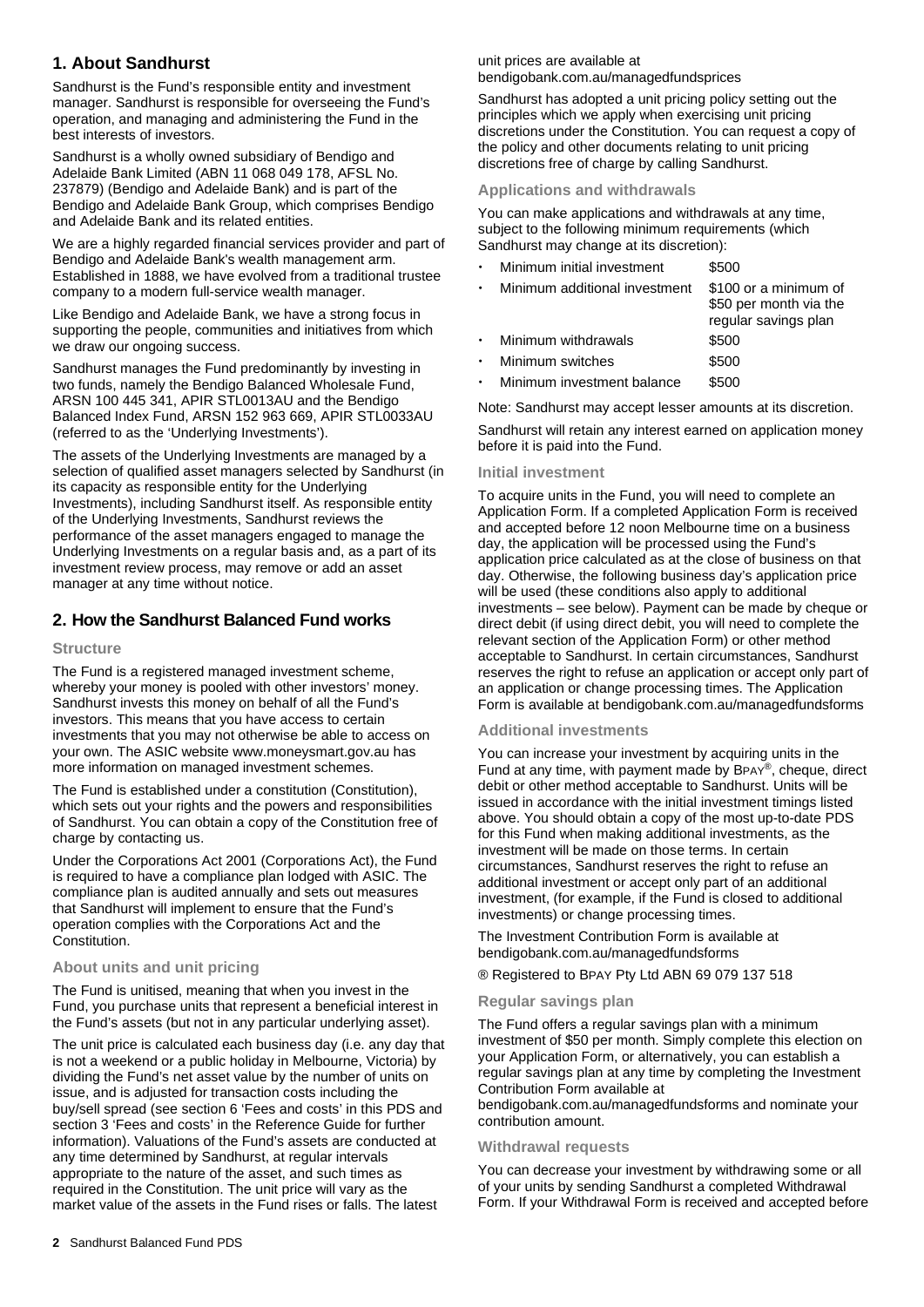12 noon Melbourne time on a business day, the withdrawal will be processed using the Fund's withdrawal price calculated as at the close of business on that day. Otherwise, the following business day's withdrawal price will be used. If you make a withdrawal request which would result in your investment balance falling below the minimum investment balance as set out above under the heading "Applications and withdrawals", Sandhurst may at its discretion treat your withdrawal request as relating to all of your remaining units in the Fund.

The Withdrawal Form is available at [bendigobank.com.au/managedfundsf](https://bendigobank.com.au/managedfundsforms)orms

After Sandhurst has received and accepted a completed Withdrawal Form, withdrawals are normally paid within 5 business days of the withdrawal date (however, the Fund's Constitution allows up to 30 days or such longer period as Sandhurst determines in certain circumstances). Withdrawals will be credited directly to your nominated account or a cheque can be sent to you upon request.

In extraordinary circumstances, Sandhurst reserves the right to suspend withdrawals from the Fund, such as if in the reasonable opinion of Sandhurst, it is in the best interests of investors as a whole to do so. In some circumstances, such as when there is a freeze on withdrawals, you may not be able to withdraw your units in the Fund within the usual period for withdrawal requests. Sandhurst reserves the right to change processing times.

## **Minimum investment balance**

If the current value of your investment falls below the minimum investment balance as set out above under the heading "Applications and withdrawals", Sandhurst may at its discretion, by giving at least 30 days' notice, redeem your interests in the Fund and pay the proceeds to you.

#### **Switching and transfers**

You may switch from the Fund to other funds operated by Sandhurst and which are listed on the Switch Form (available at [bendigobank.com.au/managedfundsf](https://bendigobank.com.au/managedfundsforms)orms). When you request a switch we will redeem your existing units in the Fund at the next available redemption price and we will use the proceeds to buy the units in the new fund at the relevant application price. There is currently no charge for switching between funds, however buy/sell spreads do apply. Switching from one fund to another fund may give rise to tax consequences and it is recommended that you check the tax implications with your accountant or financial adviser before switching.

When making a switch the minimum balance and transaction amounts of the respective funds must be met. You should obtain a copy of the most up-to-date PDS for each fund when requesting a switch, as the switch will be made on the terms of that PDS and the Switch Form. These documents and the Switch Form are available at

[bendigobank.com.au/managedfundsf](https://bendigobank.com.au/managedfundsforms)orms

You can also transfer your units in the Fund to another person. To discuss what is required for a transfer, please contact us on 1800 634 969.

#### **Income distributions**

The Fund may earn income such as dividends, interest and other distributable income, as well as net realised capital gains on the sale of underlying assets. It is Sandhurst's intention that the full amount of the Fund's taxable income in each financial year be distributed to investors. The amount of distributions will vary from period to period and there may be periods in which no distribution is made. Distributions are calculated half yearly as at 30 June and 31 December, and normally paid within 2 months.

Your entitlement to distributions is calculated by dividing the total distribution amount by the total number of units on issue at the distribution date, and multiplying the result by the number of units you hold on that date. If you withdraw units prior to the distribution date, you will not receive any distribution for the period you held those units in the relevant distribution period. However, the Fund's unit price will incorporate the distribution entitlement up to the withdrawal date.

You can choose to have your distributions either: reinvested in further units in the same Fund; or

paid to you by direct credit to your nominated account.

If you do not make a choice, or if a direct credit rejection occurs, then your distributions will be automatically reinvested by acquiring additional units in the Fund at the unit price applicable at the end of the relevant distribution period (the buy/sell spread does not apply to reinvested distributions). You can change your choice for receiving distribution payments by advising Sandhurst at least 10 business days before the end of the relevant distribution period. Otherwise, the change to your distribution instructions will not occur until after the next distribution is paid. Distributions will not be paid by cheque.

 You should read the important information about 'Acquisition and disposal of units' before making a decision. Go to section 1 of the Reference Guide at [bendigobank.com.au/managedfundsf](https://bendigobank.com.au/managedfundsforms)orms The material relating to the 'Acquisition and disposal of units' may change between the time when you read this Statement and the day when you acquire the product.

## **3. Benefits of investing in the Sandhurst Balanced Fund**

The significant features and the significant benefits of the Fund include:

- **Ready-made diversification:** The Fund provides a readymade diversified solution. It provides exposure to a variety of different asset managers and styles that invest across the asset classes of Australian and international shares, property and infrastructure, alternative assets, Australian and international fixed interest securities and cash through holdings in the Underlying Investments.
- **Access to leading professional asset managers:** The Fund, predominantly through holdings in the Underlying Investments, provides access to the resources and knowledge of a number of different professional asset managers who specialise in managing specific asset classes and who research and monitor investment markets to find the best opportunities.
- **Capital growth with regular income:** The Fund is designed to be a medium to long-term investment that aims to deliver capital growth with regular income. If you choose to reinvest your distributions you can benefit from the power of compounding, which allows you to generate returns on your reinvested distributions to optimise your investment earnings over the long term.
- **A simple and convenient way to invest:** The Fund is designed to make investing easy for you. We handle all the investment decisions, paperwork and administration, and provide you with regular information and reporting on your investment. Our application process is straightforward and our friendly staff are on hand to assist you with any queries regarding your investment.
- **Flexible ways to invest:** The Fund offers a low minimum initial investment amount and flexible ways to add to your investment. You can increase your investment at any time by using BPAY, direct debit or cheque.
- **Regular savings plan**: The Fund offers the convenience of a regular savings plan so you can add to your investment on a regular basis with as little as \$50 per month. Regular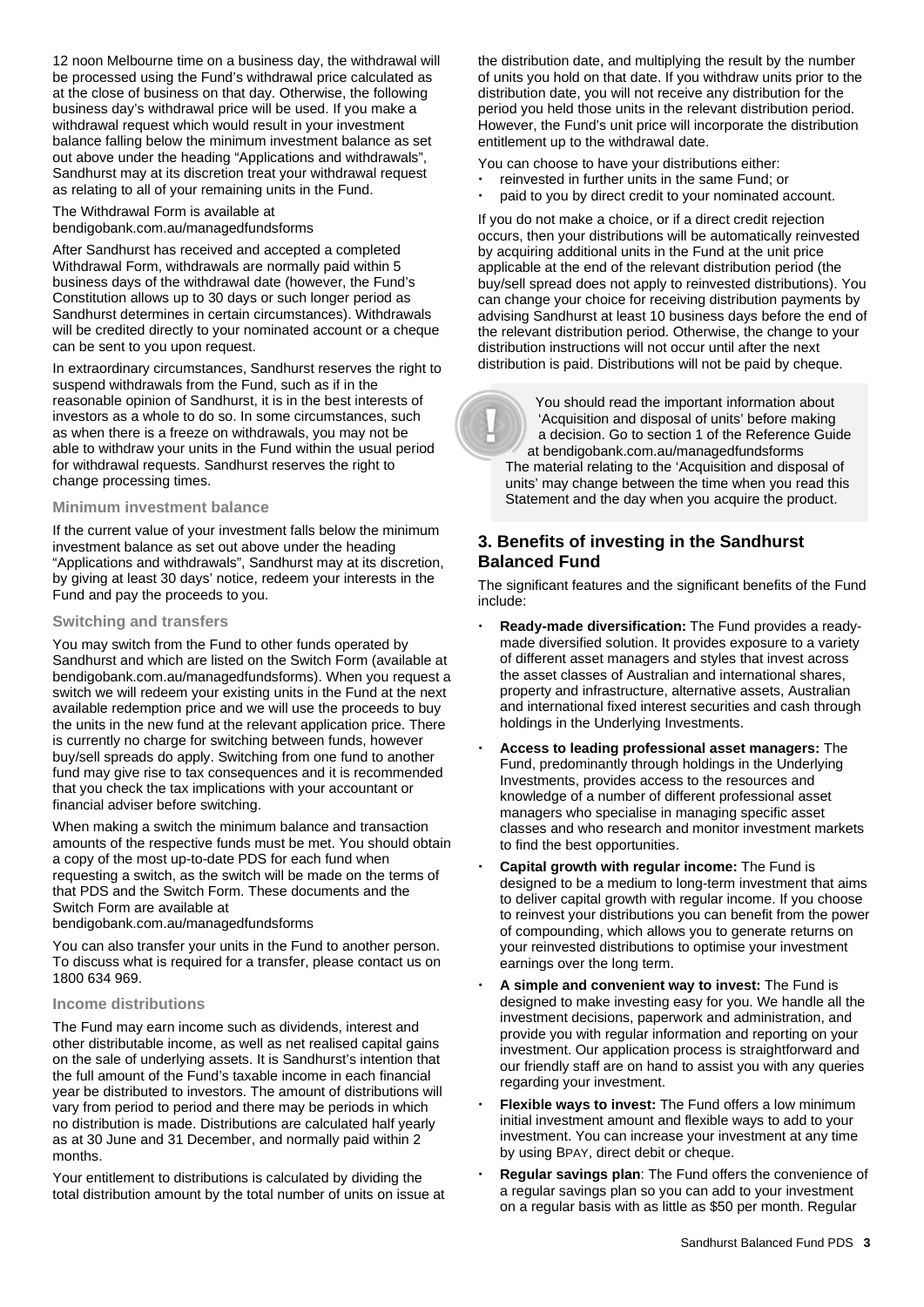investments can be deducted straight from your bank account.

 **A responsible entity with a proven record:** Sandhurst aims to create wealth for investors by employing a disciplined and conservative approach to managing quality investments. This approach means Sandhurst (in its capacity as responsible entity for the Underlying Investments) monitors and allocates the assets of the Underlying Investments between specialist asset managers who we believe will contribute to achieving the Fund's investment return objective.

The Fund aims to provide a simple, cost-effective solution to help you save for your future.

## **4. Risks of managed investment schemes**

The purpose of this section is to inform you of the types of significant risks that may apply to an investment in the Fund and is a summary only. It does not purport to be a comprehensive statement of all the risks.

In identifying the significant risks associated with the Fund itself, the risks associated with the Underlying Investments are also risks of the Fund. We have therefore also considered the risks resulting from the investment management activities of the asset managers of the Underlying Investments.

All investments carry risk. Different investment strategies may carry different levels of risk, depending on the assets that make up the investment strategy. Generally, assets with the highest long-term returns may also carry the highest level of short-term risk.

The significant risks of investing in the Fund are summarised as follows:

- **Individual investment risk:** The Fund invests by acquiring and holding units in the Underlying Investments which are other managed funds. Those funds hold investments that will fluctuate in value, meaning that they can, and do, fall in value for many reasons. This is an inherent risk associated with all managed funds. Sandhurst aims to reduce investment risk by holding diversified portfolios of investments, and selecting experienced asset managers who have expertise in managing the asset classes they are chosen to manage.
- **Market risk:** The Fund is impacted by market risk. Factors that may influence the market include changes to economic, technological, climate, political, taxation, country, legal conditions and/or market sentiment. Sandhurst, in investing in the Underlying Investment vehicles of the asset managers, considers these risks and processes each asset manager uses to address the impact of these risks. Further, the Fund invests in a diversified portfolio of investments within its prescribed asset classes to reduce the impact of market risk.
- **Currency risk:** Through its holdings in the Underlying Investments, the Fund has exposure to international markets. Changes in foreign currencies relative to the Australian dollar can have a positive or negative impact on investment returns or values. The asset managers of the Underlying Investments, including Sandhurst itself, may manage currency risk by the use of currency derivatives to hedge currency exposure.
- **Fund risk:** The Fund may not achieve its investment objective or Sandhurst may underperform other asset managers. The Fund could be terminated, the fees and costs could change, Sandhurst could be replaced as the responsible entity, and/or asset manager or key personnel could change. Sandhurst has established operational risk and compliance processes and aims to minimise Fund risk by monitoring how these risks may impact on the Fund and by acting in the best interests of investors.
- **Derivatives risk**: Through its holdings in the Underlying Investments, the Fund has exposure to derivatives from time to time for both gaining and hedging exposure to assets, interest rate risk and/or currencies. Derivatives risk includes the value of derivative positions not moving in line with the movement in the underlying asset, potential illiquidity of the derivative, and the Fund being unable to meet payment obligations in relation to derivative contracts. Although this risk cannot be eliminated, Sandhurst has, and the asset managers of the Underlying Investments are required to have, processes in place to govern the use of derivatives. Sandhurst will not use derivatives to gear the returns of the Fund.
- **Liquidity risk:** The Fund's assets may not be able to be converted into cash in a timely manner in order to pay withdrawal requests. Sandhurst manages liquidity risk by investing in a range of assets that ordinarily can be readily converted into cash.
- **Counterparty risk:** Counterparty risk represents the loss that would be recognised if counterparties (i.e. the other parties to the contracts such as securities dealers or derivative counterparties or responsible entities) fail to perform as contracted. The asset managers of the Underlying Investments are primarily responsible for managing this risk.
- **Regulatory risk:** Investment performance may be affected by changes to government policies, regulations and taxation laws.
- **Asset manager risk:** A fund of another asset manager in which the Fund invests could be terminated, or there could be changes in the fees and costs, the responsible entity and/or asset manager, or key personnel. The underlying asset manager may underperform the relevant performance benchmark or other asset managers. To minimise this risk, Sandhurst has strong risk management, governance and investment management processes in place, including the assessment and ongoing monitoring of asset managers.

The significant risks of investing in managed investment schemes include that:

- the value of investments will vary over time;
- the level of returns will vary and future returns may vary from past returns;
- returns are not guaranteed and you may lose some of your money;
- laws affecting managed investment schemes may change in the future; and
- the level of risk for you will vary depending on a range of factors including, age, investment time frames, where other parts of your wealth are invested and your risk tolerance.

The performance of the Fund is regularly monitored to assess whether the investment policy and the objectives of the Fund are being met. However, we do not guarantee future profitability, Fund returns, distributions or return of capital.

You should consult with your financial adviser to properly understand the risks associated with the Fund and your attitude to investment risk.

Sandhurst, Bendigo and Adelaide Bank and its related entities do not guarantee the repayment of capital invested, the payment of income or the Fund's investment performance. An investment in the Fund does not represent a deposit with, or a liability of Sandhurst, Bendigo and Adelaide Bank or its related entities. Bendigo and Adelaide Bank does not stand behind or guarantee the performance of Sandhurst.

Sandhurst is not an authorised deposit-taking institution within the meaning of the Banking Act 1959.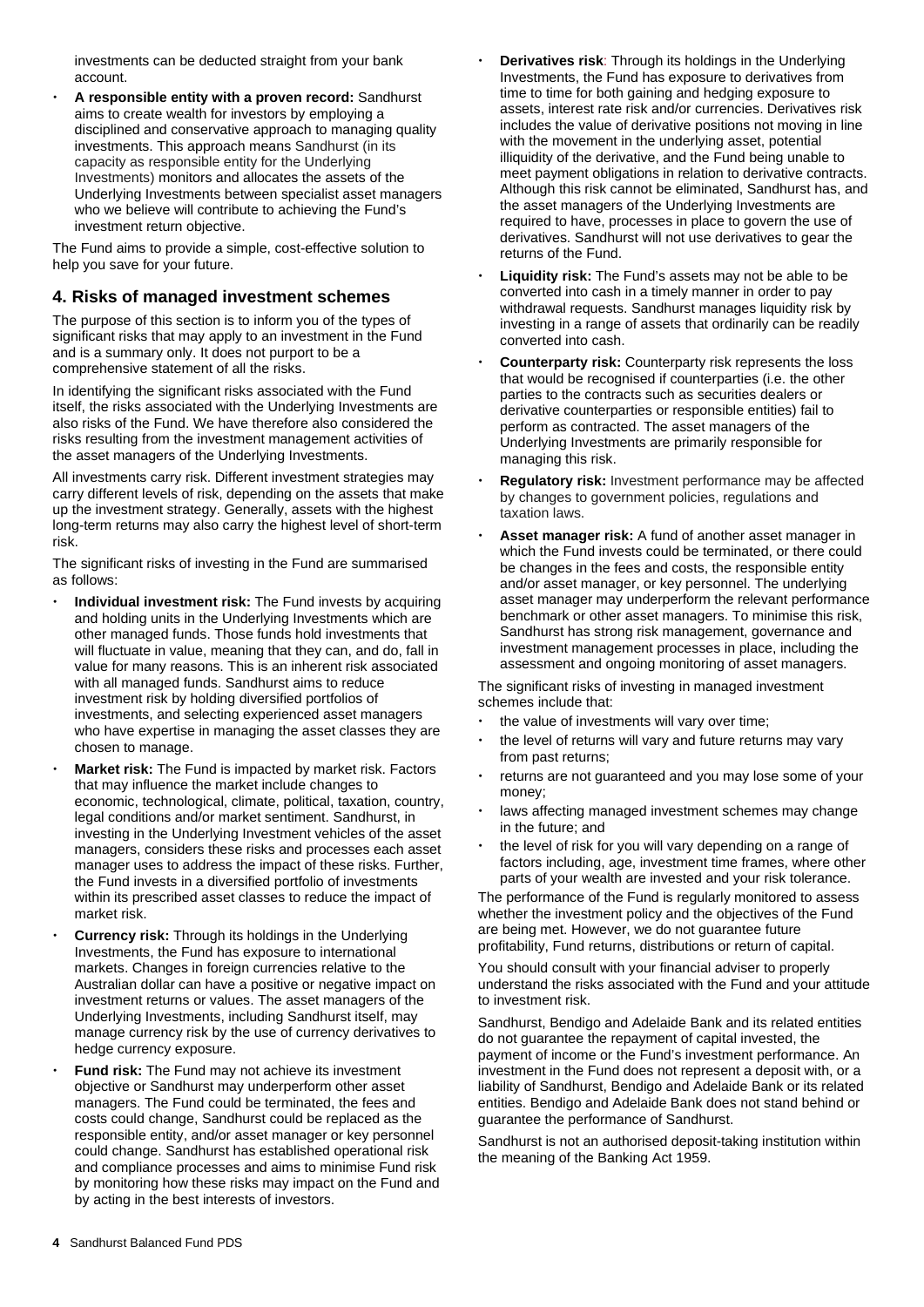## **5. How we invest your money**

The Fund offers a single investment option. Sandhurst aims to create wealth for investors by providing simple and professionally managed investment opportunities.

Our approach involves investing Fund assets indirectly to gain exposure to diversified investments by investing in the Bendigo Balanced Wholesale Fund and the Bendigo Balanced Index Fund. The Bendigo Balanced Wholesale Fund predominantly uses an active management approach by allocating amounts between specialist asset managers, including Sandhurst itself. The specialist asset managers buy and sell assets based on changing market conditions and their view of fair value. The Bendigo Balanced Index Fund predominantly uses an index management approach, by allocating assets to specialist index managers. The specialist index managers seek to track the performance of selected benchmarks for the relevant asset class. Sandhurst generally aims to maintain an even allocation of assets to the Underlying Investments, however proportions may vary depending on market movements and Sandhurst's view of current market conditions.

Further information about these asset managers can be found at [bendigobank.com.au/globalassets/documents/](https://www.bendigobank.com.au/globalassets/documents/wealth/managedfunds/asset-manager-guide.pdf)  [wealth/managedfunds/asset-manager-guide.pdf](https://www.bendigobank.com.au/globalassets/documents/wealth/managedfunds/asset-manager-guide.pdf)

**Warning:** When choosing whether to invest in the Fund, you should consider:

- the likely investment return;
- the risk; and
- your investment timeframe.

**Labour standards, or environmental, social or ethical considerations** 

Sandhurst considers the impact of labour standards and social, environmental and ethical issues (ESG considerations) on the valuation of investments as part of its selection, retention or realisation of investments of the Funds.

Sandhurst does not have a predetermined view of what encompasses an ESG consideration in respect of the Fund. Sandhurst assesses the approach of asset managers or an asset to ESG considerations and the impact this may have on the value of an asset in deciding to invest. Sandhurst relies on however does not independently verify information provided by asset managers or asset consultants. Sandhurst annually reviews investment decisions made by asset managers in deciding whether to retain or realise an investment. Sandhurst does not use specific methodology in respect of how far ESG considerations will be taken into account. Sandhurst only takes into account ESG considerations to the extent that it forms the view that these issues may financially affect the value of a Fund's investments.

## **Sandhurst Balanced Fund**

| <b>Investment</b><br>return<br>objective                        | To deliver investment returns after fees in excess of<br>2.5% above inflation over a full market cycle (typically<br>7 to 10 years).                                                                                                                                                                                                                                                                                                |     |     |  |
|-----------------------------------------------------------------|-------------------------------------------------------------------------------------------------------------------------------------------------------------------------------------------------------------------------------------------------------------------------------------------------------------------------------------------------------------------------------------------------------------------------------------|-----|-----|--|
| Investment<br>strategy                                          | To predominantly invest in the Underlying<br>Investments. The Underlying Investments assets are<br>managed by a selection of expert active and<br>index asset managers, including Sandhurst, that<br>specialise in managing specific asset classes. The<br>Fund's assets have exposure to a variety of asset<br>classes. Through the asset allocation, Sandhurst will<br>seek to meet or exceed the investment return<br>objective. |     |     |  |
|                                                                 | The Fund invests 80% to 100% of its assets in the<br>Underlying Investments (with the uninvested portion<br>held in cash). The neutral position of the Fund is 60%<br>growth assets and 40% defensive assets. Through its<br>holdings in the Underlying Investments, the strategic<br>asset class allocation range of the Fund is:                                                                                                  |     |     |  |
|                                                                 |                                                                                                                                                                                                                                                                                                                                                                                                                                     | Min | Max |  |
| <b>Strategic</b>                                                | Australian shares                                                                                                                                                                                                                                                                                                                                                                                                                   | 10% | 40% |  |
| asset class                                                     | International shares                                                                                                                                                                                                                                                                                                                                                                                                                | 15% | 50% |  |
| allocation                                                      | Property & infrastructure                                                                                                                                                                                                                                                                                                                                                                                                           | 0%  | 20% |  |
|                                                                 | <b>Fixed interest</b>                                                                                                                                                                                                                                                                                                                                                                                                               | 10% | 50% |  |
|                                                                 | Alternatives                                                                                                                                                                                                                                                                                                                                                                                                                        | 0%  | 20% |  |
|                                                                 | Cash                                                                                                                                                                                                                                                                                                                                                                                                                                | 0%  | 30% |  |
|                                                                 | In exceptional market conditions the Fund may have<br>asset class allocations outside the stated minimum<br>and maximum for short periods of time.                                                                                                                                                                                                                                                                                  |     |     |  |
| <b>Minimum</b><br>suggested<br>investment<br>timeframe          | Recommended for at least a 4 year investment<br>period.                                                                                                                                                                                                                                                                                                                                                                             |     |     |  |
| Type of<br>investor for<br>whom this<br>investment<br>is suited | This Fund is intended to suit an investor primarily<br>seeking capital growth and regular income from a<br>diversified portfolio of growth and income generating<br>assets.                                                                                                                                                                                                                                                         |     |     |  |
| <b>Risk level</b>                                               | This Fund is considered by Sandhurst to be a medium<br>risk investment.                                                                                                                                                                                                                                                                                                                                                             |     |     |  |
| <b>Changes to</b><br>the Fund                                   | We have the right to terminate the Fund or change<br>the Fund's investment return objective (including<br>without limitation the strategic asset class allocations<br>and investment strategy) and investments (including<br>by switching investments to another asset manager)<br>without providing prior notice to investors. We will<br>inform investors of any material changes to the Fund<br>in accordance with the law.      |     |     |  |

## **6. Fees and costs**

## **DID YOU KNOW?**

Small differences in both investment performance and fees and costs can have a substantial impact on your long term returns. For example, total annual fees and costs of 2% of your account balance rather than 1% could reduce your final return by up to 20% over a 30 year period (for example, reduce it from \$100,000 to \$80,000).

You should consider whether features such as superior investment performance or the provision of better member services justify higher fees and costs. You may be able to negotiate to pay lower fees. Ask the Fund or your Financial adviser.

## **TO FIND OUT MORE**

If you would like to find out more, or see the impact of the fees based on your own circumstances, the **Australian Securities and Investments Commission** (**ASIC**) Moneysmart website [\(www.moneysmart.gov.au\)](http://www.moneysmart.gov.au/) has a managed funds fee calculator to help you check out different fee options.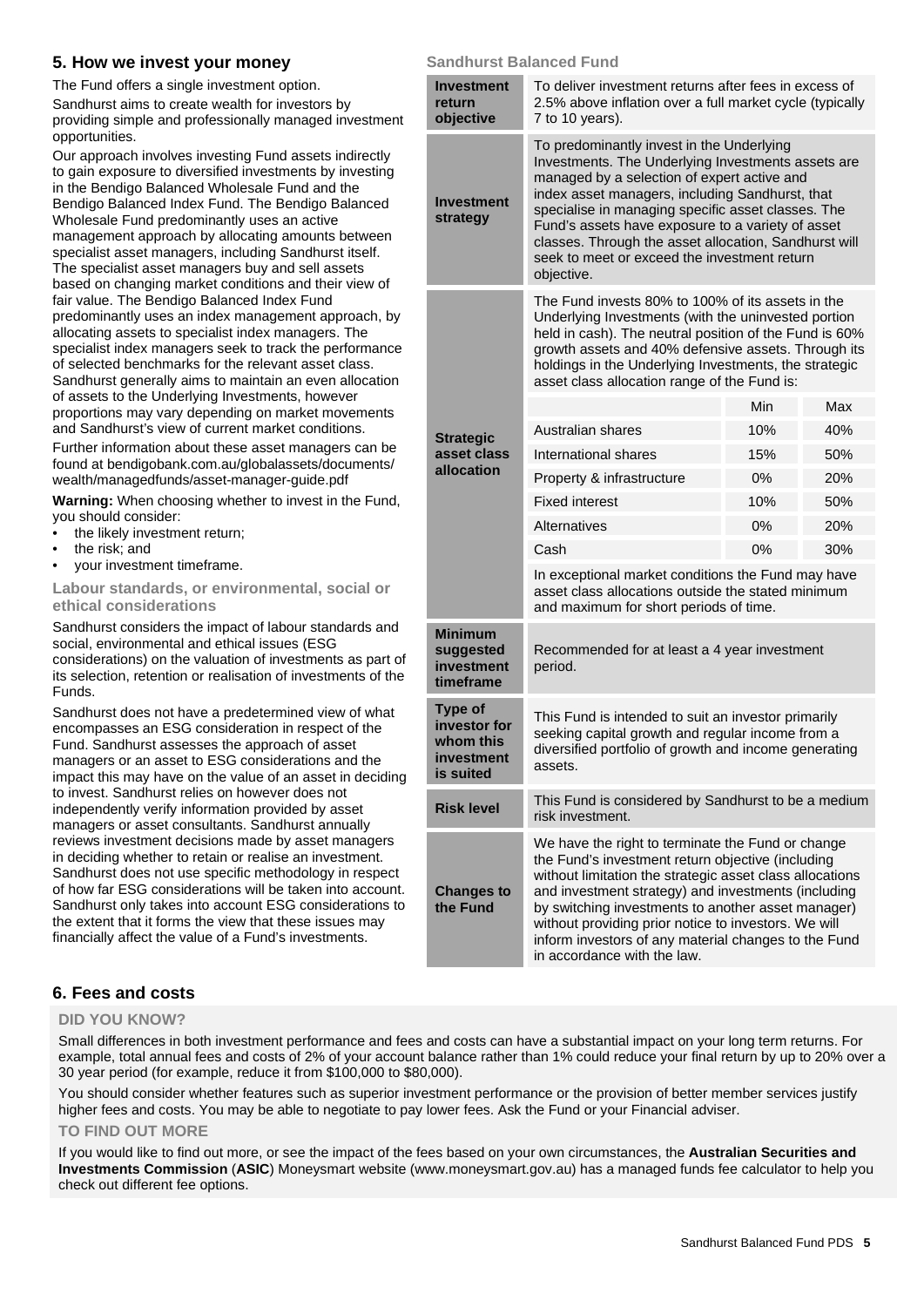The managed funds fee calculator on the ASIC website [\(www.moneysmart.gov.au\)](http://moneysmart.gov.au/) can also be used to calculate the effect of fees and costs on account balances. Taxation information is set out in section 7 of this PDS.

The following table shows the fees and other costs that you may be charged. These fees and costs may be deducted from your money, from the returns on your investment or from the assets of the Fund as a whole. This information can be used to compare costs between different simple managed investment schemes.

You should read all the information about fees and costs because it is important to understand their impact on your investment.

All the fees and costs shown in this section include GST less the applicable reduced input tax credits unless otherwise stated.

```
Fees and costs summary
```

| <b>Sandhurst Balanced Fund</b>                                                                                                 |                                         |                                                                                                                                                                                                                                                                                                                                                                                                                                    |
|--------------------------------------------------------------------------------------------------------------------------------|-----------------------------------------|------------------------------------------------------------------------------------------------------------------------------------------------------------------------------------------------------------------------------------------------------------------------------------------------------------------------------------------------------------------------------------------------------------------------------------|
| Type of fee or cost                                                                                                            | <b>Amount</b>                           | How and when paid                                                                                                                                                                                                                                                                                                                                                                                                                  |
| <b>Ongoing annual fees and costs</b>                                                                                           |                                         |                                                                                                                                                                                                                                                                                                                                                                                                                                    |
| Management fees and costs*<br>The fees and costs for managing<br>your investment                                               | 1.43% p.a.                              | The Fund's management fee is 1.43% p.a. and is calculated on the<br>Fund's net asset value, accrued daily and paid quarterly in arrears to<br>Sandhurst from the Fund's assets as a whole.<br>Management fees and costs include indirect costs of 0.00% p.a. which<br>are paid when they arise.<br>The Fund's management fees and costs are recovered from the Fund<br>and are not directly deducted from your investment account. |
| Performance fees<br>Amounts deducted from your<br>investment in relation to the<br>performance of the product                  | 0.00% p.a.                              | Sandhurst does not charge a performance fee for managing the Fund.                                                                                                                                                                                                                                                                                                                                                                 |
| <b>Transaction costs</b><br>The costs incurred by the scheme<br>when buying or selling assets                                  | 0.03% p.a.                              | Transaction costs are paid as and when they are incurred by the Fund<br>by a deduction from the Fund. Transaction costs are also incurred by an<br>interposed vehicle in which the Fund has invested and those costs<br>reduce the value of the Fund's investment in that interposed vehicle.<br>These transaction costs are not directly deducted from your investment<br>account.                                                |
|                                                                                                                                |                                         | Member activity related fees and costs (fees for services or when your money moves in or out of the scheme)^                                                                                                                                                                                                                                                                                                                       |
| Establishment fee<br>The fee to open your investment                                                                           | Nil                                     | Not applicable                                                                                                                                                                                                                                                                                                                                                                                                                     |
| Contribution fee<br>The fee on each amount<br>contributed to your investment                                                   | Nil                                     | Not applicable                                                                                                                                                                                                                                                                                                                                                                                                                     |
| Buy-sell spread#<br>An amount deducted from your<br>investment representing costs<br>incurred in transactions by the<br>scheme | Buy spread: 0.14%<br>Sell spread: 0.14% | The buy spread applies to each application in the Fund and is deducted<br>from your investment amount upon application. The sell spread applies<br>to each withdrawal and is deducted from your investment amount upon<br>withdrawal.                                                                                                                                                                                              |
| Withdrawal fee<br>The fee on each amount you take<br>out of your investment                                                    | Nil                                     | Not applicable                                                                                                                                                                                                                                                                                                                                                                                                                     |
| Exit fee<br>The fee to close your investment                                                                                   | Nil                                     | Not applicable                                                                                                                                                                                                                                                                                                                                                                                                                     |
| Switching fee<br>The fee for changing investment<br>options                                                                    | Nil                                     | Not applicable                                                                                                                                                                                                                                                                                                                                                                                                                     |

\* The amount of this fee can be negotiated. See "Differential fee arrangements" under the heading "Additional explanation of fees and costs" in the Reference Guide for more information.

^ These fees do not include amounts payable to a financial adviser. See "Advice fee" under the heading "Additional explanation of fees and costs" in the Reference Guide for more information.

# These spreads can increase materially in stressed market conditions. See "Investor buy/sell spread" under the heading "Additional explanation of fees and costs" in the Reference Guide for more information.

**Warning:** Additional fees may be paid to a financial adviser if a financial adviser is consulted. Please refer to the Statement of Advice in which details of the fees are set out.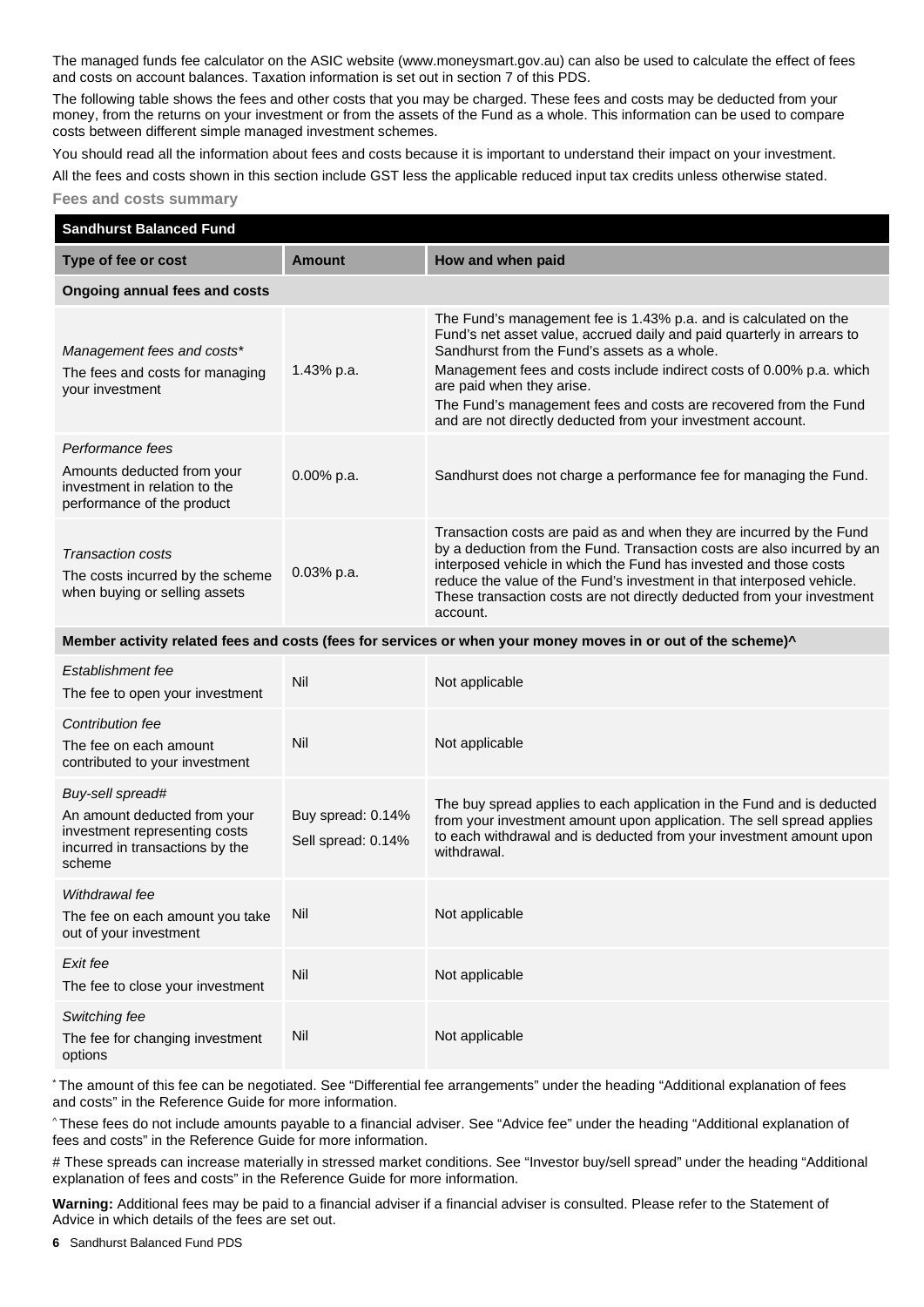## **Example of annual fees and costs for the Fund**

The following table gives an example of how the fees and costs for the Fund can affect your investment over a one-year period. You should use this table to compare the Fund with other managed investment products.

| <b>EXAMPLE:</b><br>Sandhurst<br><b>Balanced</b><br>Fund   | <b>BALANCE OF \$50,000 WITH A</b><br><b>CONTRIBUTION OF \$5,000 DURING YEAR</b> |                                                                                                                                                                                                                |
|-----------------------------------------------------------|---------------------------------------------------------------------------------|----------------------------------------------------------------------------------------------------------------------------------------------------------------------------------------------------------------|
| Contribution<br>Fees                                      | Nil                                                                             | For every additional \$5,000 you<br>put in, you will be charged \$0.                                                                                                                                           |
| <b>PLUS</b><br>Management<br>Fees and<br>Costs            | 1.43% p.a.                                                                      | And, for every \$50,000 you<br>have in the Sandhurst Balanced<br>Fund, you will be charged or<br>have deducted from your<br>investment \$715 each year.                                                        |
| <b>PLUS</b><br>Performance<br>Fees                        | 0.00% p.a.                                                                      | And, you will be charged or<br>have deducted from your<br>investment \$0 in performance<br>fees each year.                                                                                                     |
| <b>PLUS</b><br>Transaction<br>Costs                       | 0.03% p.a.                                                                      | And, you will be charged or<br>have deducted from your<br>investment \$15 in transaction<br>costs.                                                                                                             |
| <b>EQUALS</b><br>Cost of<br>Sandhurst<br>Balanced<br>Fund |                                                                                 | If you had an investment of<br>\$50,000 at the beginning of the<br>year and you put in an additional<br>\$5,000 during that year, you<br>would be charged fees and<br>costs in the range of:<br>\$730 to \$803 |
|                                                           |                                                                                 | What it costs you will depend<br>on the fees you negotiate.                                                                                                                                                    |

## **Additional explanation of fees and costs**

#### **Management fees and costs**

Management fees and costs are incurred in managing the Fund, comprising the management fee paid to Sandhurst as responsible entity for administering the Fund, other investment-related expenses and reimbursements in relation to the Fund, amounts paid or payable for investing in the assets of the Fund, and indirect costs (excluding any transaction costs and performance fees, if any). Indirect costs are based on the actual costs of the past financial year.

Indirect costs are any amounts that directly or indirectly reduce the returns on the units that is paid from, or reduce the amount or value of, the income or assets of the Fund (including an underlying investment of the Fund).

The Fund's Constitution allows Sandhurst to pay or recover, from the Fund, all costs, charges, expenses and outgoings reasonably and properly incurred by Sandhurst in the proper performance of its duties in administering the Fund. These are included as part of the indirect costs of the Fund.

Management fees and costs are based on the latest available information as at the date of this PDS. Management fees and costs may increase or decrease over time depending on the amounts comprising the management costs described above.

#### **Performance fees**

A performance fee is an amount paid or payable, calculated by reference to the performance of the Fund and interposed vehicles in which the Fund invests, whether from income or capital appreciation (realised or unrealised). As at the date of this PDS, Sandhurst does not charge a performance fee for managing the Fund.

The performance fees set out above in the Fees and cost summary have been calculated by reference to the average performance fees over a previous period, except where the Fund or the relevant interposed vehicle was first offered in the current financial year, in which case a reasonable estimate of the performance fees was used in the calculation.

## **Transaction costs**

Transaction costs are incurred when acquiring and disposing of certain assets. These costs may include clearing costs, brokerage, stamp duty and buy/sell spreads charged by us or charged to us by asset managers we engage. The amount of total gross transaction costs is 0.11% p.a. The transaction costs shown in the 'Fees and costs summary' are shown net of any amount recovered by the buy/sell spread charged by Sandhurst as set out in the 'Fees and costs summary'.

## **Changes to fees and costs**

Fees and costs can be changed at any time by Sandhurst in accordance with the Fund's Constitution without your consent. If fees payable to Sandhurst increase, you will be given 30 days' prior notice. Other costs may change at any time without prior notice to you.

## **Tax**

For information about tax, please see section 7 "How managed investment schemes are taxed".



 You should read the important information about 'Fees and costs' before making a decision. Go to section 2 of the Reference Guide at [bendigobank.com.au/managedfundsf](https://bendigobank.com.au/managedfundsforms)orms The material relating to the 'Fees and costs' may change between the time when you read this Statement and the day when you acquire the product.

## **7. How managed investment schemes are taxed**

**Warning:** Investing in a registered managed investment scheme is likely to have tax consequences. The Australian taxation system is complex and individual investors have different circumstances. Persons are strongly advised to seek professional tax advice.

In summary, when investing in the Fund, investors should note that:

- Registered managed investment schemes generally do not pay tax on behalf of investors.
- Investors will be assessed for tax on income and capital gains generated by the Fund in the year to which their entitlement relates, irrespective of whether the income is reinvested or the income payment occurs at a later date.
- Tax components of Fund distributions will be allocated to investors on a fair and reasonable basis.
- The Fund will pass through the investors' share of any tax credits received during the year.
- The Fund has made a 'capital election' under the tax regime for Managed Investment Trusts (MIT) and it continues to be an eligible MIT.
- Investors may be liable for tax on capital gains realised on the sale of units in the Fund, either by withdrawal, switch or transfer.